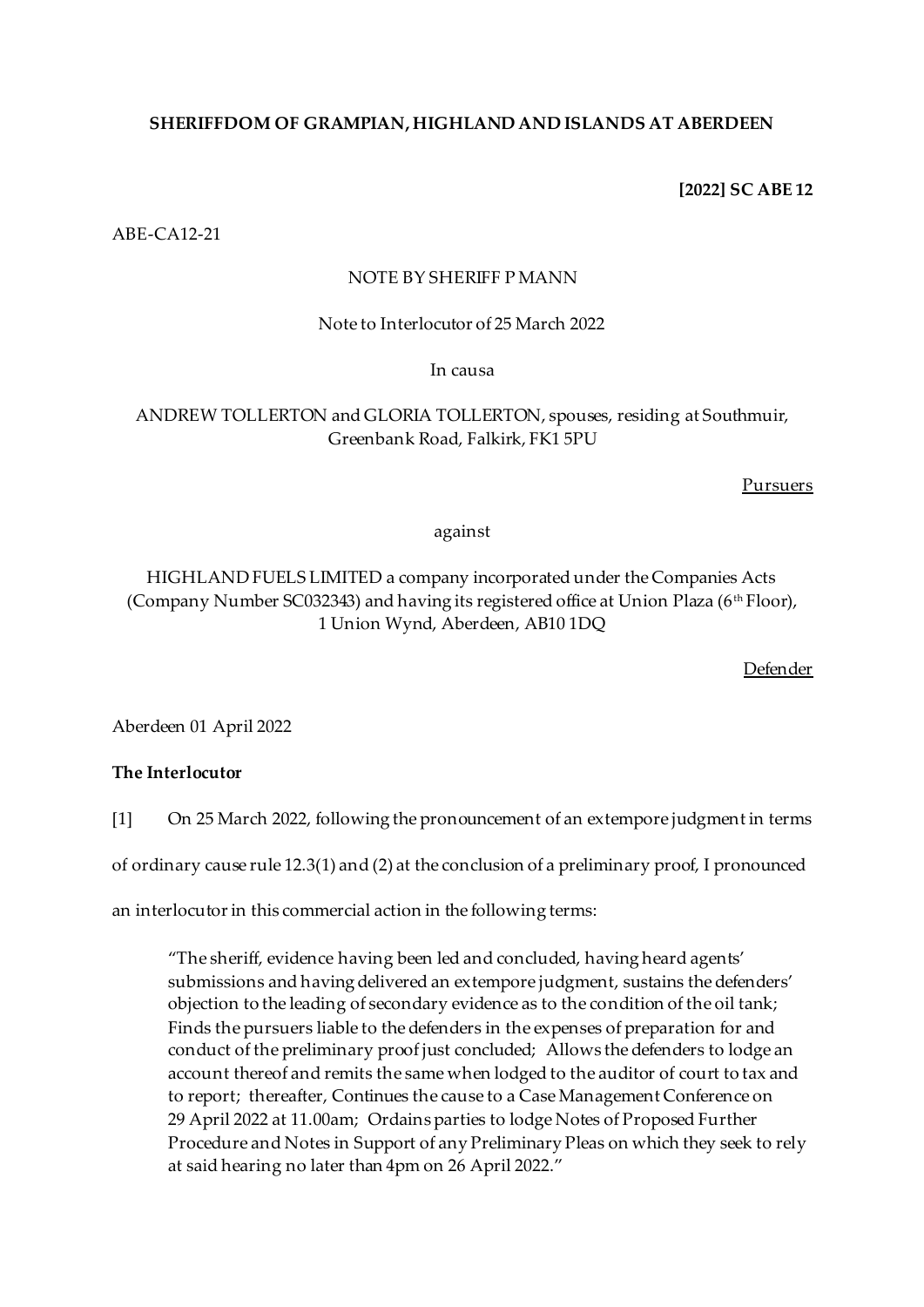[2] On 29 March 2022 the pursuers lodged a request for this note in terms of rule 12.3(3).

#### **Findings in Fact**

[3] My findings in fact are as follows:

1. The pursuers reside at the Property.

2. The oil tank was filled with approximately 1,400 litres of kerosene oil by the defender on 4 November 2019 pursuant to an order placed by the pursuers.

3. The oil tank was located at the side of the Property on a concrete base with a brick bund around the perimeter of the concrete base.

4. On the morning of 5 November 2019, Gloria Tollerton discovered oil leaking from the bottom of the oil tank.

5. Gloria Tollerton telephoned her insurers, Saga Group plc, on 5 November 2019 to report the oil leak.

6. Acromas Insurance Company Ltd ("Acromas") is the underwriter of Saga Group plc.

7. Acromas appointed CHMC Limited ("CHMC"), another Saga Group holding, to manage the pursuers' claim on its behalf.

8. Jo Scott of CHMC was the claims handler of CHMC appointed to manage the pursuers' claim.

9. Due to the initial reserve for the claim, Jo Scott was required to seek approval from Ian Marsh (Head of Property Claims for Acromas) about how the claim was to be progressed.

10. Luke Crowe of Stream Claims Services ("Stream") was appointed by Acromas as the loss adjuster for the pursuers' claim.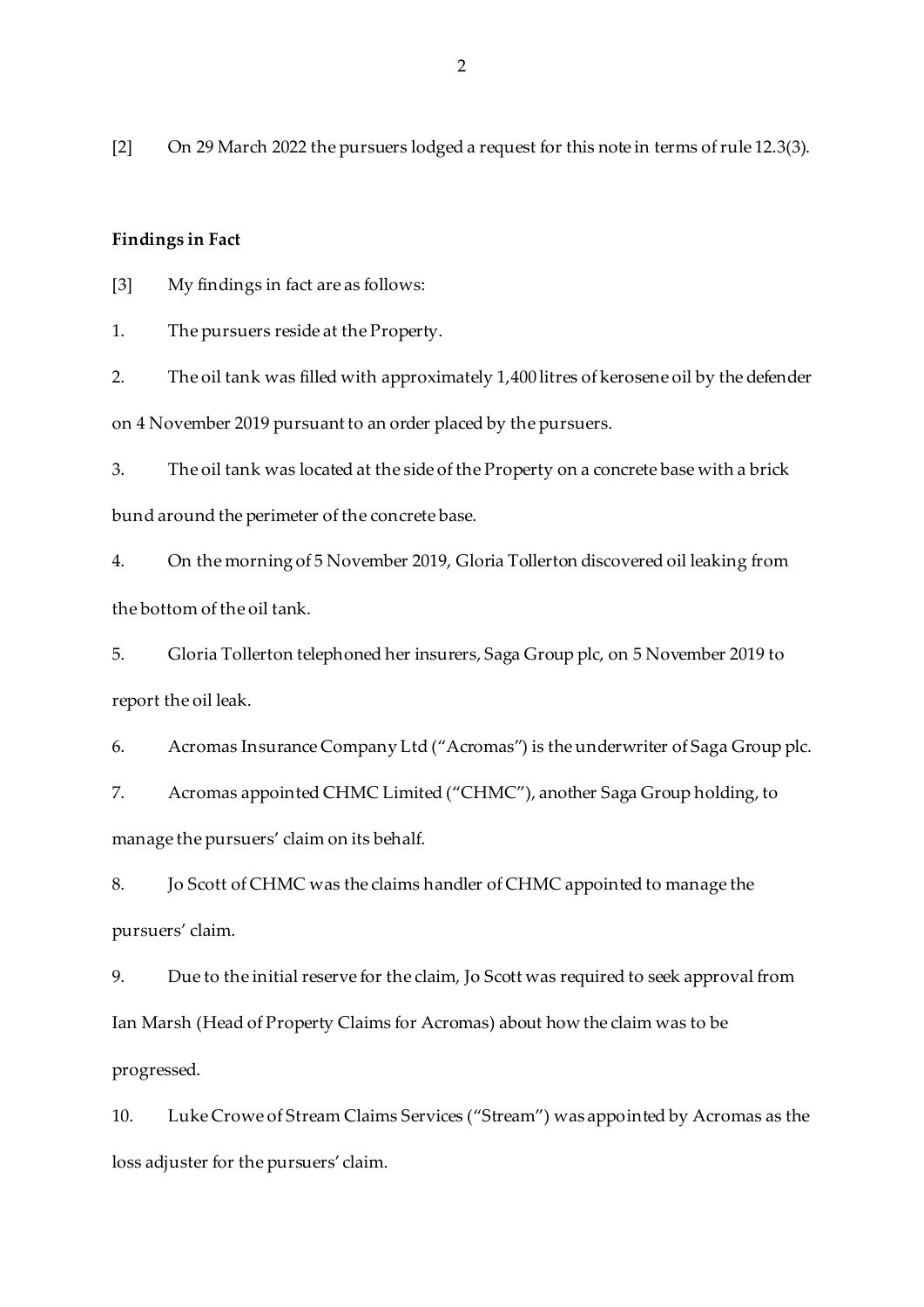11. Luke Crowe's point of contact at Acromas was via Jo Scott.

12. Luke Crowe was required to seek approval from Jo Scott for remediation works to proceed.

13. On 5 November 2019, Stream instructed RSK Raw Limited ("RSK") to carry out spill response and remediation works at the Property.

14. Luke Crowe's point of contact at RSK was Steve Lyduch.

15. Steve Lyduch is Alan Chisholm's line manager.

16. The pursuers took no involvement with Stream's appointment or instructions.

17. The pursuers took no involvement with RSK's appointment or instructions.

18. On 5 and 6 November 2019, representatives from RSK attended the Property to stem the leak from the oil tank and carry out mitigation works.

19. On 5 November 2019, Paul Moody from Hawkins & Associates Limited (on Acromas' instructions) attended at the Property, inspected the oil tank and took photographs of it and produced a report dated 7 November 2019.

20. On 7 November 2019, Douglas Ferguson from Angus Oil Tank Solutions (on RSK's instructions) attended the Property to drain the oil tank of remaining oil and connect a temporary tank to the Property's heating system.

21. On 8 November 2019, representatives from RSK Raw Limited attended the Property to take soil samples.

22. On 20 November 2019, Alan Chisholm of RSK prepared a cost estimate for the remediation and reinstatement works ("the Cost Estimate"). The cost estimate included estimated costs for removal and disposal of the oil tank from the Property under Phase 3 of the works.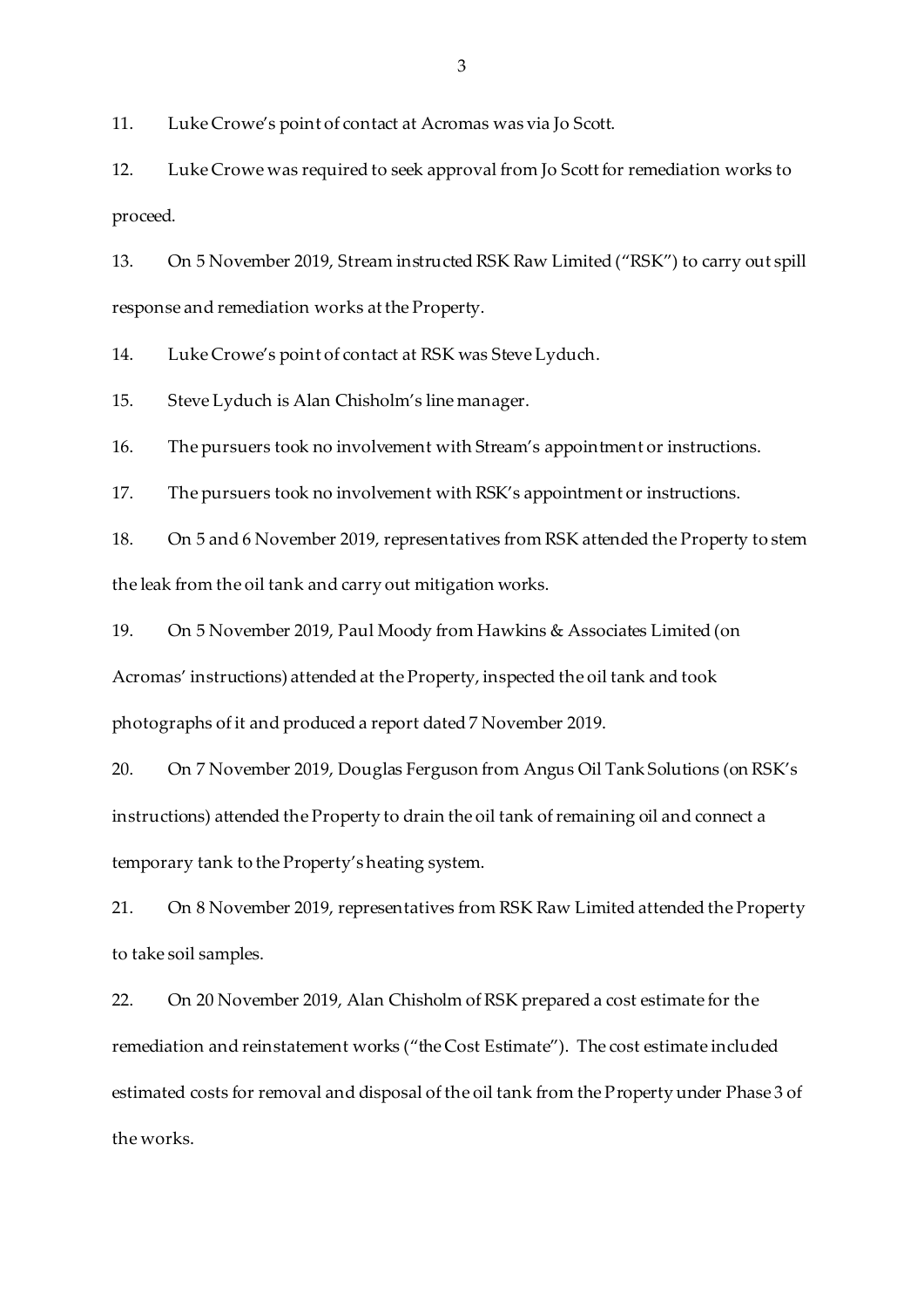23. The Cost Estimate was issued by Steve Lyduch to Luke Crowe by email on 20 November 2019.

24. On 21 November 2019, Jo Scott sought approval from Ian Marsh of Acromas for Phase 2 works. Ian Marsh granted approval for Phase 2 works on 27 November 2019.

25. On 12 December 2019, Steve Lyduch received authorisation from Luke Crowe to commence Phase 2 works.

26. The oil tank was moved from its original location to the rear garden of the Property.

27. On 22 January 2020, Steve Lyduch emailed Luke Crowe attaching a cost estimate detailing Phase 3 works and asking if RSK could dispose of the oil tank.

28. On 24 January 2020, Harper Macleod LLP (appointed by Acromas) issued a letter of claim to the defender on behalf of the pursuers.

29. On 28 January 2020, Luke Crowe emailed Steve Lyduch with confirmation that Phase 3 costs were authorised.

30. Steve Lyduch informed Alan Chisholm that Phase 3 works had been authorised and Alan Chisholm arranged for those works to commence.

31. The defender instructed Crawford and Company as their loss adjusters on 31 January 2020.

32. On 31 January 2020, Callum Pollock of Crawford and Company left a voicemail for Graham Horsman (solicitor of Harper Macleod LLP) requesting to inspect the oil tank.

33. On 4 February 2020, Callum Pollock left a further voicemail for Graham Horsman.

34. On 4 February 2020, Jo Scott had a telephone call with Steve Lyduch in which she confirmed to Steve Lyduch that Phase 3 costs had been approved by the pursuers' insurers.

35. On 6 February 2020, Graham Horsman called Callum Pollock to confirm that there was no objection to the oil tank being inspected.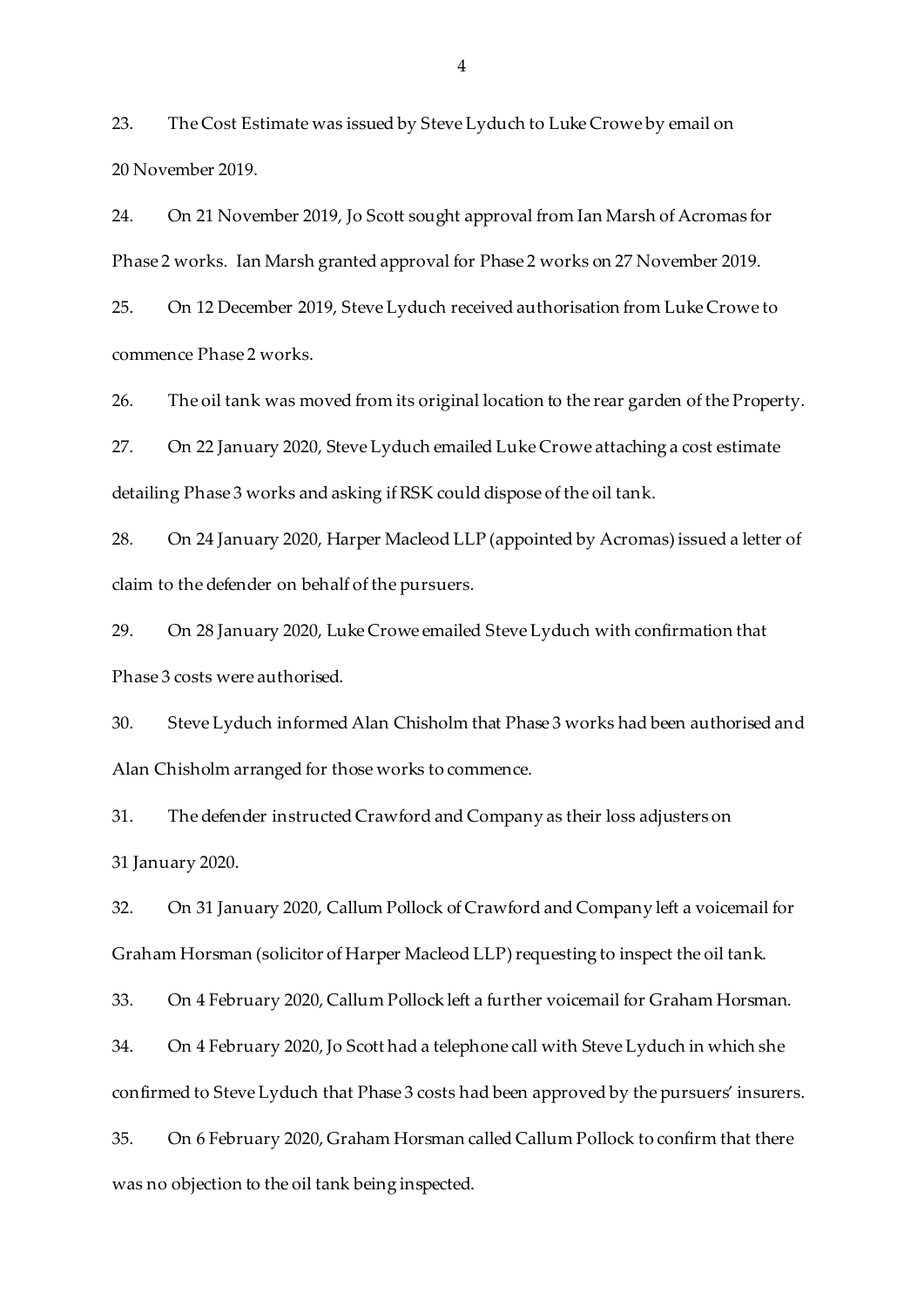36. On 6 February 2020, Callum Pollock emailed Graham Horsman to arrange suitable dates for the inspection.

37. On 11 February 2020, Callum Pollock emailed Graham Horsman to propose 18 February 2020 as the date for the inspection.

38. Callum Pollock intended to bring Ian Taylor, the defender's oil delivery driver who made the delivery on 4 November 2019, to the inspection.

39 On 17 February 2020, Callum Pollock called Graham Horsman to check if the inspection was going ahead but there was no response.

40. On 17 February 2020, Graham Horsman emailed Callum Pollock to request that the inspection be rearranged as Acromas were unable to have a representative attend the Property on 18 February 2020.

41. On 19 February 2020, Callum Pollock emailed Graham Horsman to propose alternative dates for the inspection and indicating that the defender's regional manager wished to be present.

42. On 19 February 2020, Steve Lyduch emailed Luke Crowe advising that the oil tank had been removed from the Property and that photographic evidence was available.

43. On 19 February 2020, Luke Crowe emailed Steve Lyduch asking if the oil tank had been disposed of.

44. On 19 February 2020, Steve Lyduch emailed Luke Crowe advising that the oil tank had been removed the week prior (i.e. sometime between 10 and 16 February 2020).

45. The oil tank was removed from the Property sometime between 10 and 16 February 2020 by Angus Oil Tank Solutions and was thereafter scrapped.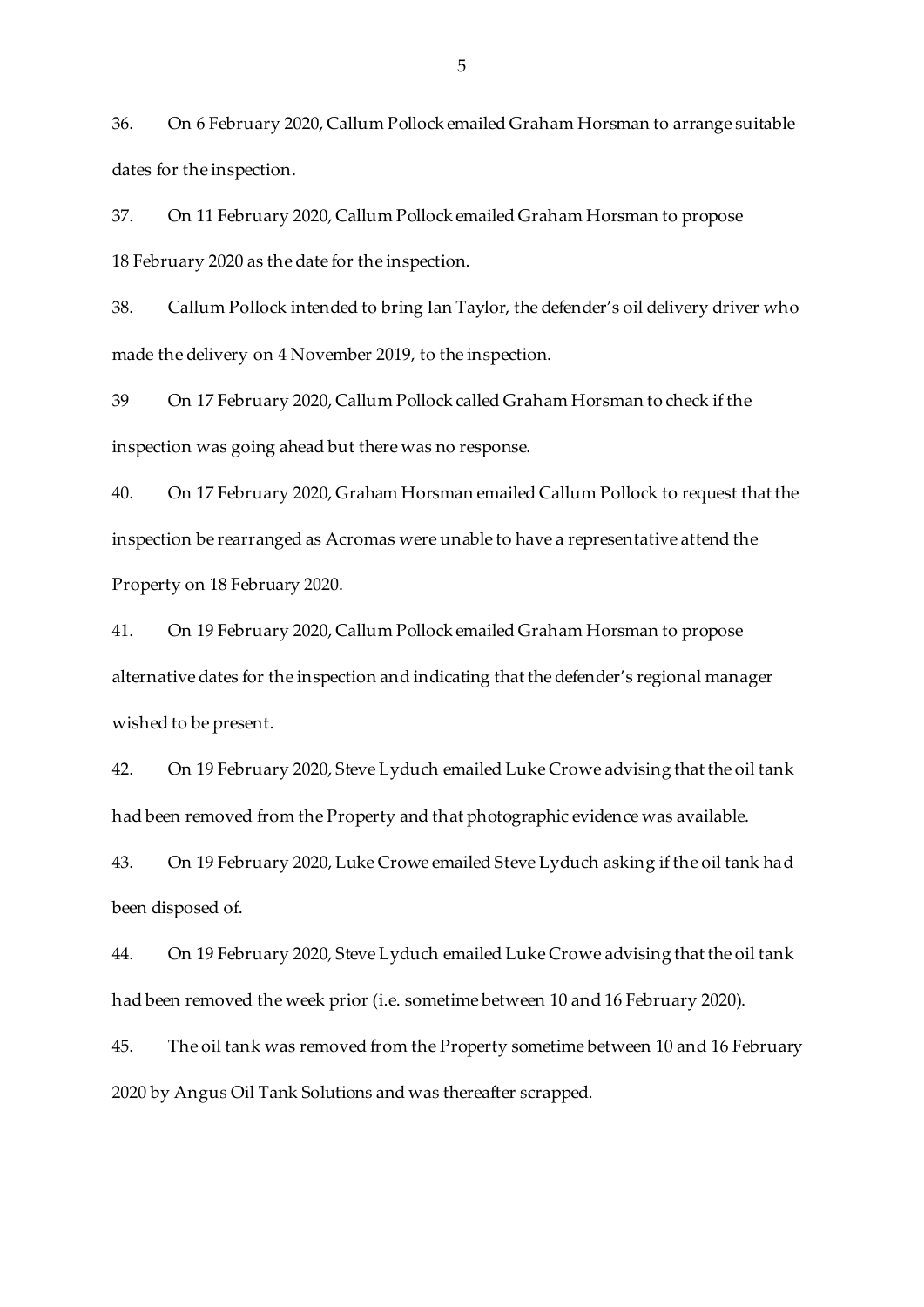46. On 24 February 2020, Graham Horsman emailed Callum Pollock advising that Acromas had been advised by Steam that the oil tank had been removed and that he was liaising with Stream to determine its location and whether inspection was still possible.

47. On 3 March 2020, Graham Horsman emailed Callum Pollock advising that the oil tank had been disposed of. Mr Horsman advised that "Stream had agreed for the tank to be removed by RSK in order to facilitate the mitigations works required. Unfortunately, unknown to my client, Stream or their insured, the tank has been disposed of by the removal company. The disposal of the tank formed no part of Stream's instruction, this was effectively an error between RSK and the removal company". Graham Horsman asked if a site inspection was required. Graham Horsman enclosed Stream's preliminary report and a letter from Douglas Ferguson of Angus Oil Tank Solutions.

48. On 5 November 2020, Graham Horsman provided the following documentation to Callum Pollock by email: (i) written statement of Douglas Ferguson of Angus Oil Tank Solutions; (ii) written statement of Simon Peters, delivery driver; (ii) excerpts from The Professional's Guide to Domestic Commercial Requirements for Oil Storage & Supply Equipment and the Federation of Petroleum Suppliers Guidelines for Safer Deliveries; and (iii) photographs of the Tank taken on 5 November 2019.

49. On 10 December 2020, Callum Pollock emailed Graham Horsman and stated that "having considered this evidence it is accepted that the condition of the tank was such that the delivery should not have been made".

50. This action was raised on 25 March 2021.

51. The defender instructed a forensic report by Danny Pointon of Burgoynes Consulting Scientists and Engineers dated 3 November 2021.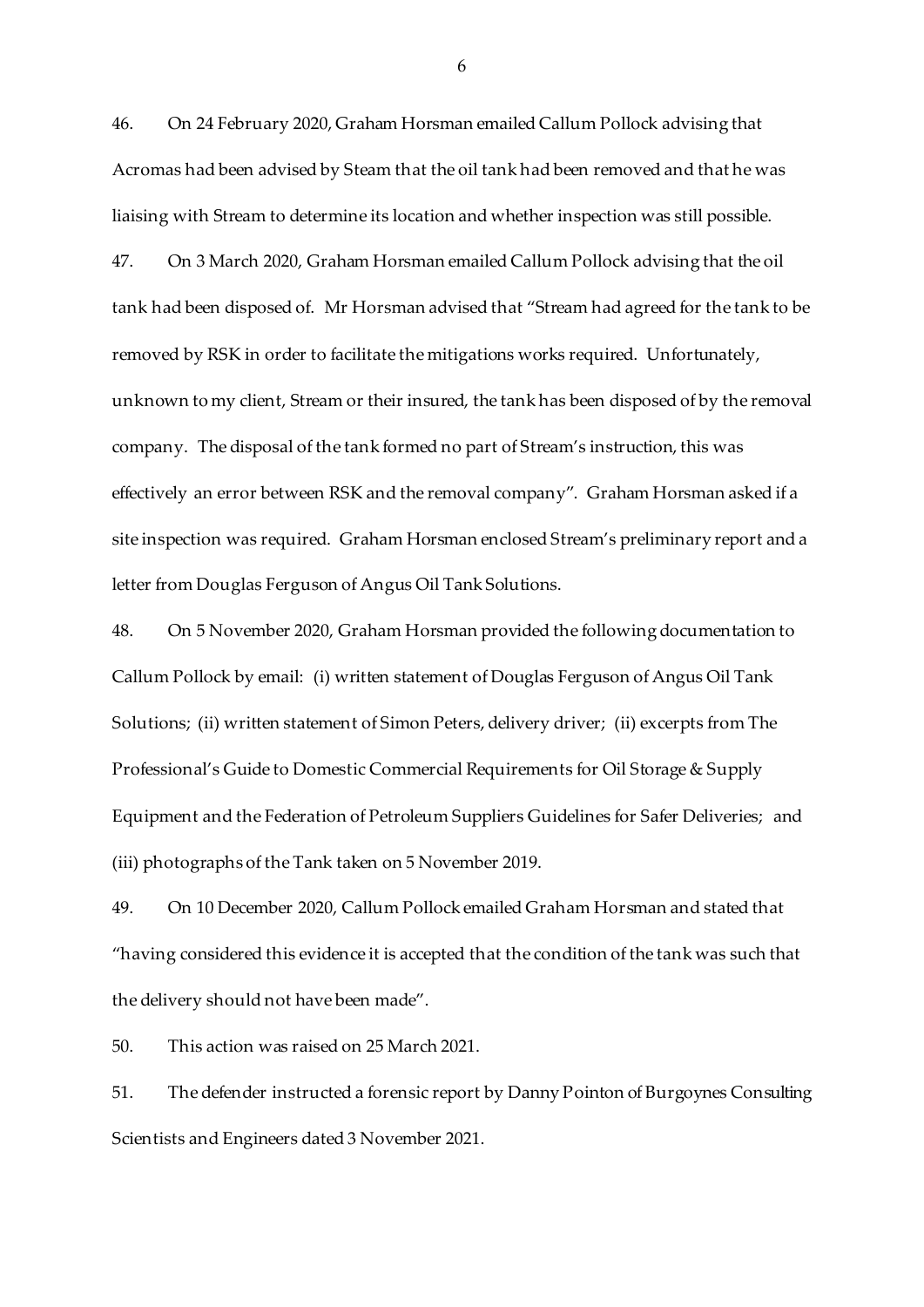52. Danny Pointon of Burgoynes Consulting Scientists and Engineers drafted a letter dated 20 January 2022. In this letter he states that: "Had I been able to inspect the tank, I would have: (a) Inspected the tank and, in particular, the areas where rust was evident, and the area where the leak had occurred. I would have attempted to inspect the tank on a dry day (or would have erected a tent/enclosure to dry it out), so that the best evidence of the general condition and the best evidence of the nature and extent of the leak/failure was obtained. (b) I would also have arranged to inspect the tank accompanied by the driver, in similar or identical conditions to those on the day in question i.e. similar light levels and similar rain/weather conditions, in order to identify what the driver could or should have observed. This might have indicated how easy it was to identify the damage, and how easy it was to identify the severity of the damage. It would also have allowed me to consider the driver's actions based on a direct observations of his actions whilst on site. (c) Following these enquires (which would be non-destructive), I would have sought to identify the extent of the leak, possibly by investigating ("poking") with tools, before seeking to remove the tank and/or cutting relevant sections of the tank out, for safe keeping. Moving the tank would also allow full inspection of the base, including the area around the tank supports, which is possibly where the leak occurred. This would not have been visible with the tank in place. (d) I would probably have sought to test the bund, or at least to have inspected the bund in greater detail,"

53. The tank was disposed of prior to the defender having an opportunity to inspect it. 54. The tank was disposed of by those for whom the pursuers were responsible. 55. The defender has been prejudiced by its inability to inspect the tank. It has been deprived of any basis for challenging the pursuers' contentions as to the condition of the tank based on the inspection of it by their experts.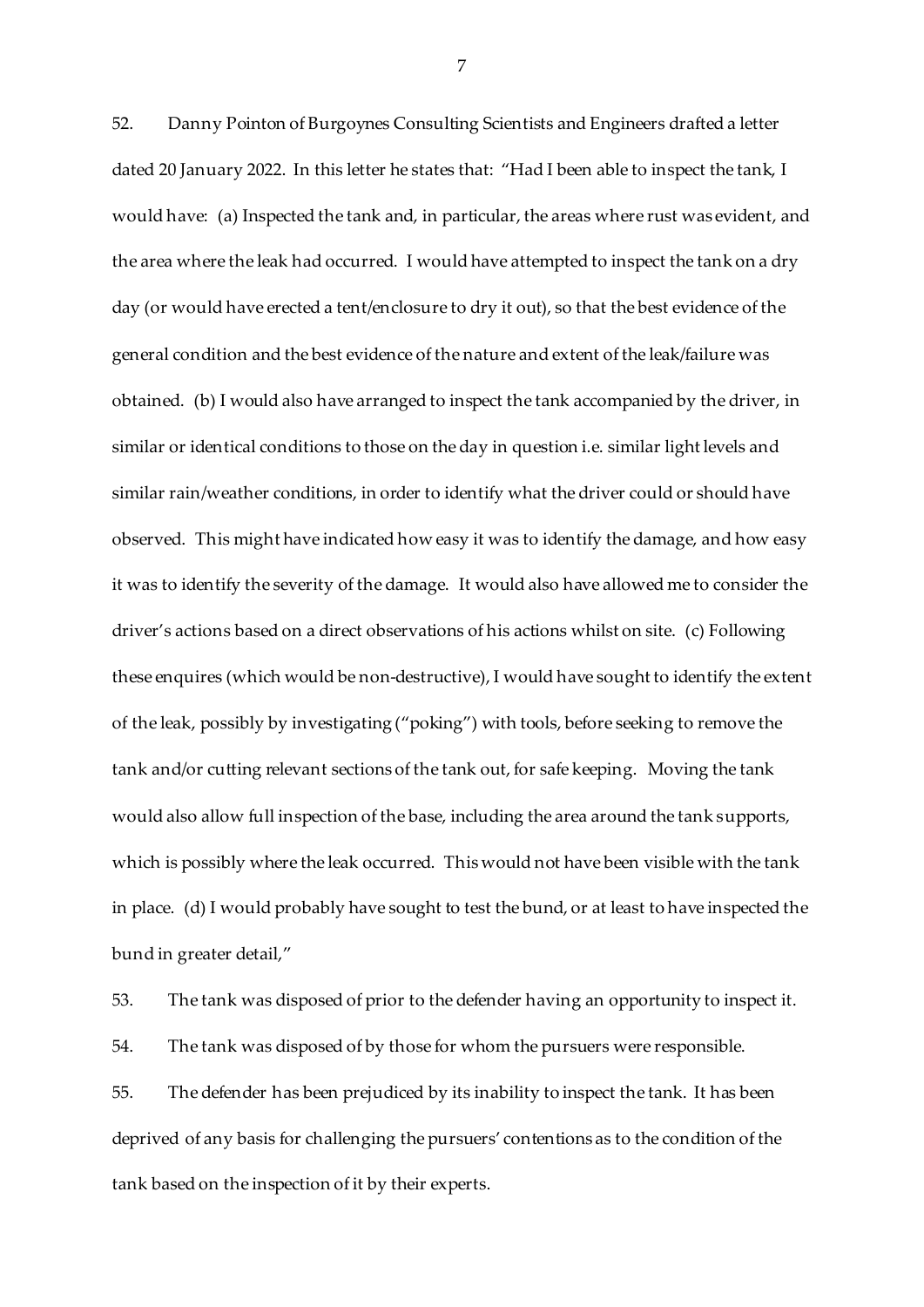56. The prejudice to the defender is not removed by the availability of photographs of the tank lodged in process.

57. The best evidence of the condition of the tank is the tank itself. That evidence has been lost by the disposal of the tank.

58. The pursuers knew, or ought to have known, that the defender would be prejudiced by an inability to inspect the tank for itself.

59. The pursuers and those for whom they were responsible failed to take all proper steps and failed to use all due diligence to preserve the oil tank.

## **Findings in Fact and Law**

[4] My findings in fact and law are as follows:

1. The pursuers ought to have preserved the tank for inspection by the defender and they had a duty to do so.

2. The pursuers were at fault in failing to preserve the oil tank.

3. The pursuers failed in their duty to preserve the oil tank.

## **Findings in Law**

[5] My findings in law are as follows:

1. The best evidence of the condition of the oil tank having been lost due to the fault of the pursuers and the defender having been prejudiced thereby, the pursuers are not entitled to lead secondary evidence as to its condition.

2. Secondary evidence as to the condition of the oil tank is inadmissible in this litigation.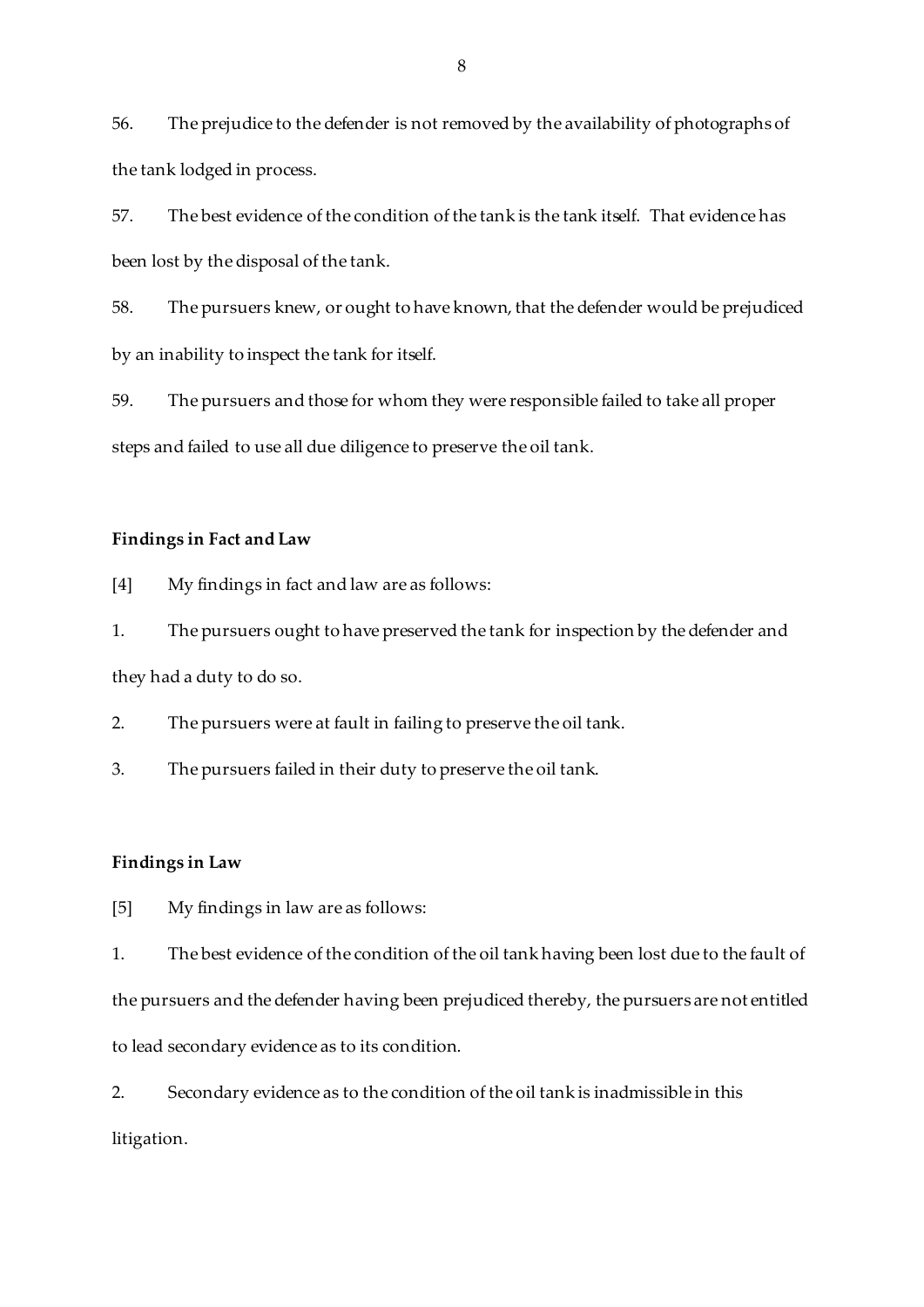#### **Note to Interlocutor**

#### *Introduction*

[6] This is a commercial action seeking reparation for damages caused by the leaking of oil from a domestic oil tank at the pursuers' property. The pursuers claim that the defender, through its delivery driver, was negligent in delivering oil to the tank when the driver ought to have known that it was in an unfit state to contain the oil.

[7] The condition of the oil tank at the time of the delivery of the oil is of critical importance in determining liability. The oil tank was inspected by experts on behalf of the pursuers, instructed by the pursuers' insurers. Those experts prepared a report which is in process. The tank was thereafter disposed of by contractors employed by the pursuers' insurers before the defender had had an opportunity to have it inspected on its behalf.

[8] At a continued case management conference the defender stated an objection to the leading by the pursuers of secondary evidence, in particular the expert report, as to the condition of the oil tank on the basis of the best evidence rule, the best evidence being the oil tank itself. Given the critical importance of the issue of the condition of the oil tank Sheriff Miller assigned a preliminary proof to determine the issue. The proof was assigned for 28 January 2022, with an order pronounced at a later date for the evidence in chief of all witnesses to be by way of affidavit.

[9] The proof commenced before me on 28 January 2022. The pursuers were represented by Miss Grosvenor, Solicitor, and the defender was represented by Miss Brown, Solicitor. The first two witnesses, Mr and Mrs Tollerton, were led. They each adopted their respective affidavits in chief and were then cross examined. It was apparent to me that the affidavit evidence of these two witnesses had not been challenged in any material way. I enquired of agents whether or not any of the affidavit evidence to be led in chief would be challenged.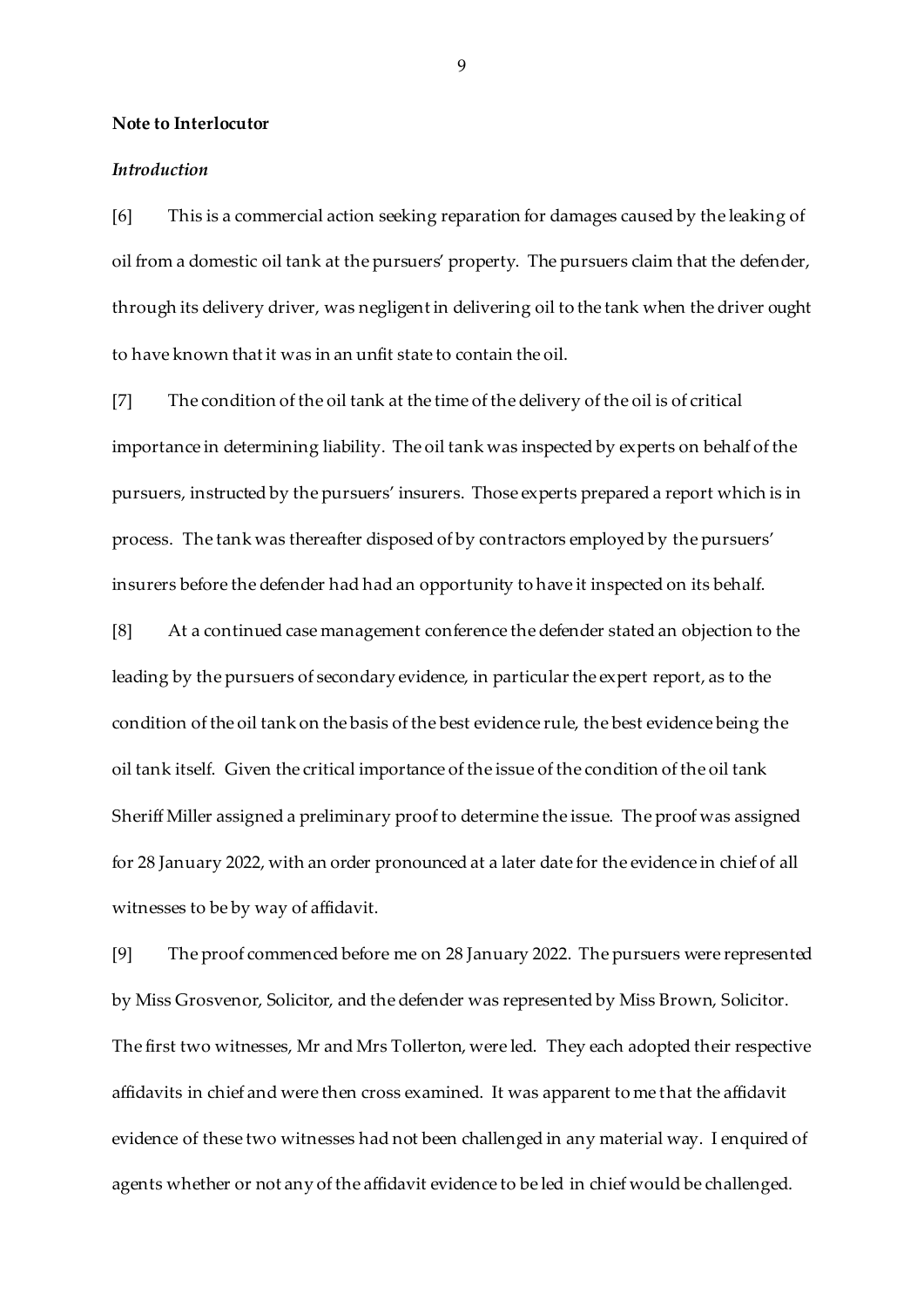They both advised me that there was no intention to do so. In these circumstances, with the agreement of agents, I discharged the diet and continued the cause for the lodging of a joint minute of admissions and for submissions.

[10] A joint minute of admissions, for which I am extremely grateful to agents, was duly lodged and I then heard submissions on 25 March 2022. Each agent referred to two sets of written submissions which had been lodged by each of them at the request of the court. The first set of submissions had been submitted in advance of the preliminary proof diet of 28 January 2022 and the second set had been lodged in advance of the hearing on submissions on 25 March 2022. All of these submissions are in process and I do not intend to go into them in detail here. Again, I am very grateful to agents for these written submissions which I found to be of great assistance.

[11] At the conclusion of submissions on 25 March 2022 I pronounced an extempore judgment in terms of ordinary cause rules 12.2(4)(a) and 12.3 sustaining the defender's objection. I have taken the opportunity here to recast two findings which I categorised as findings in fact and law in my extempore judgment as findings in law. I have also taken the opportunity to amend finding in fact 59 which I stated in my extempore judgment so as to add reference to those for whom the pursuers were responsible.

[12] Findings in fact  $1 - 52$  are taken directly from the joint minute.

#### *Objection to Evidence at the Preliminary Proof*

[13] At the preliminary proof the defender objected to the pursuers leading evidence as to Callum Pollock's statement that "having considered this evidence it is accepted that the condition of the tank was such that the delivery should not have been made". I heard that evidence under reservation. I dealt with it in my extempore judgment as follows: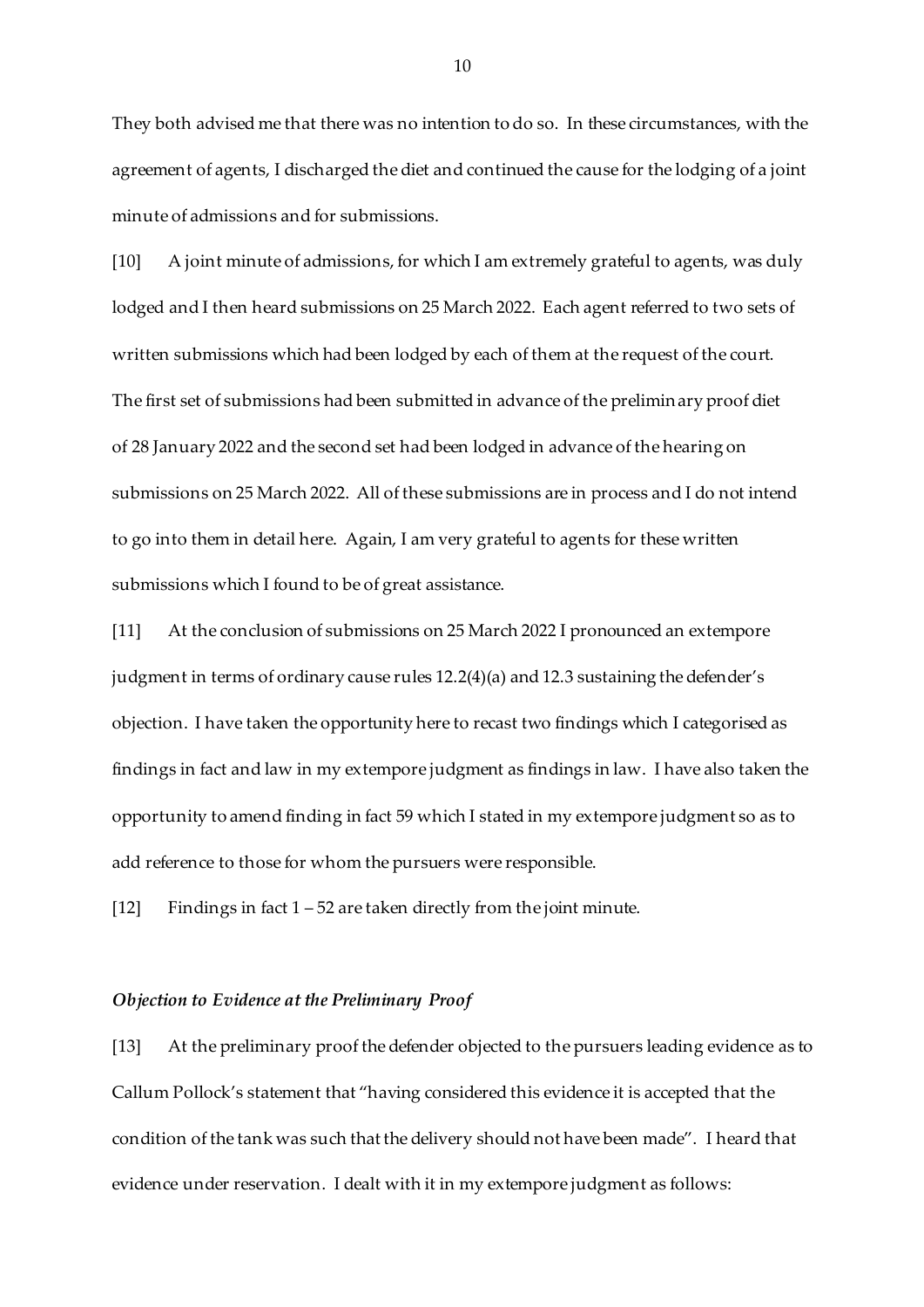"The defenders took objection to the leading of that email in evidence on the basis that it was privileged by virtue of its having been sent with a view to achieving a settlement of the pursuers' claim. They refer to the case of *Gordon* v *East Kilbride Development Corporation* 1995 SLT 62. It seems to me that the defenders' objection was well founded. The email, and in particular the acceptance stated within it that the condition of the tank was such that the delivery should not have been made, read in the context of the whole email, was clearly tendered as being conditional on the pursuers accepting the defenders' position. It was part of the negotiation for settlement of the pursuers' claim. It was not, for example, tendered with a view to discouraging the pursuers from having the tank inspected and, in fact, it was tendered well after the date when the tank had been inspected on behalf of the pursuers and thereafter disposed of. I am, therefore, sustaining the defenders' objection and in consequence thereof I take no cognisance of the email."

[14] I ought not to have dealt with the Callum Pollock statement in that way. Parties had agreed the terms of finding in fact 49 in their joint minute. It must follow that the defender no longer insisted in its objection, albeit that the pursuers in submission clearly regarded this as still being a live issue by saying "such an admission strikes at the heart of Mr Pollock's credibility and should be admitted as evidence as a result, despite the objection raised by the defender at the hearing on 28 January 2022".

#### *The credibility of Callum Pollock and Danny Pointon*

[15] It is convenient to deal with this issue at this point. In my extempore judgment, after concluding that Callum Pollock's statement was part of the settlement negotiations, I went on to say:

"Even if I am wrong in that, the email does not have the effect for which the pursuers contend. If it was a concession it was a concession that the defenders were and are entitled to withdraw just as they would have been entitled to withdraw it had it been made in the course of their pleadings on record. The pursuers do not plead any case of personal bar on record and, in any event, it is difficult to see how the pursuers could have relied, or did rely, on the concession to their prejudice."

[16] The pursuers had contended that Callum Pollock could not be accepted as a credible witness because his affidavit was silent on his admission and as to the reason for its having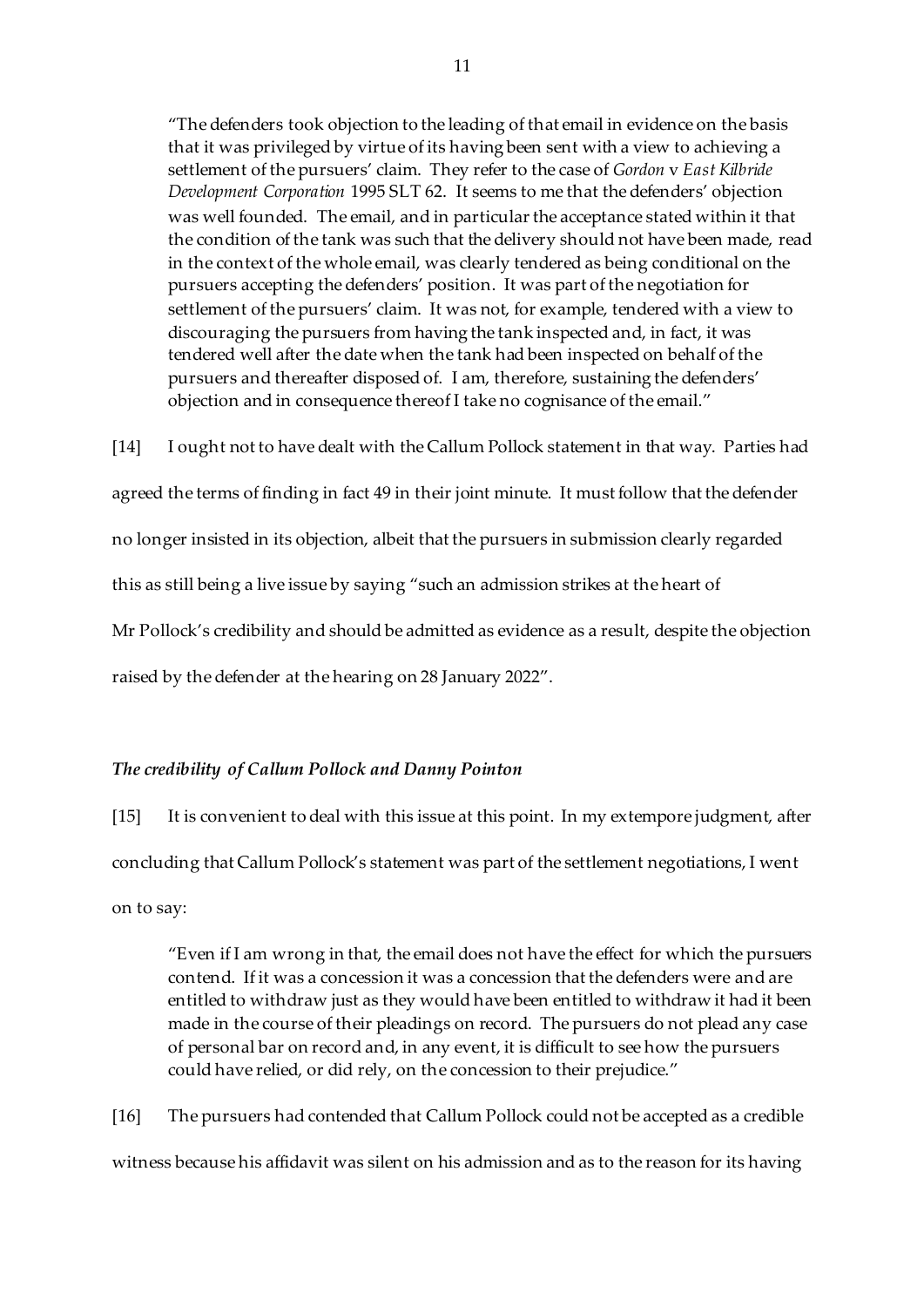been made. His affidavit was, further, silent on the issue of prejudice and even if he had given evidence on that issue his credibility in relation thereto would have been undermined by his admission.

[17] The pursuers also attacked the credibility of Danny Pointon who gave evidence as to prejudice suffered by the defender in not having had the opportunity to inspect the condition of the oil tank. This was on the basis that he had originally provided a report to the defender on 03 November 2021 (6/12 of process) which was silent on the issue of prejudice and that he only commented on prejudice in a letter dated 20 January 2022, a few days before the preliminary proof, produced at the request of the defender, the inference being that the defender treated the issue of prejudice as an afterthought.

[18] The pursuers contended that the defender could not now claim that it was prejudiced by its inability to have the oil tank inspected because Callum Pollock's statement amounted to an unequivocal admission that the condition of the tank was such that the delivery of oil should not have been made. The statement was clear evidence that the defender had suffered no prejudice - presumably because it had been able to come to a view on the issue.

[19] I do not accept the pursuers' submissions on this issue. Callum Pollock's statement was no more than a statement of what was obvious with the benefit of hindsight. It was a concession made in the course of settlement negotiations. It was no more binding on the defender than if it had been a concession made on record and then withdrawn. It did not amount to an admission or a concession (albeit capable of being withdrawn) that the defender's delivery driver ought to have observed the unsatisfactory condition of the oil tank and thus ought not to have delivered the oil.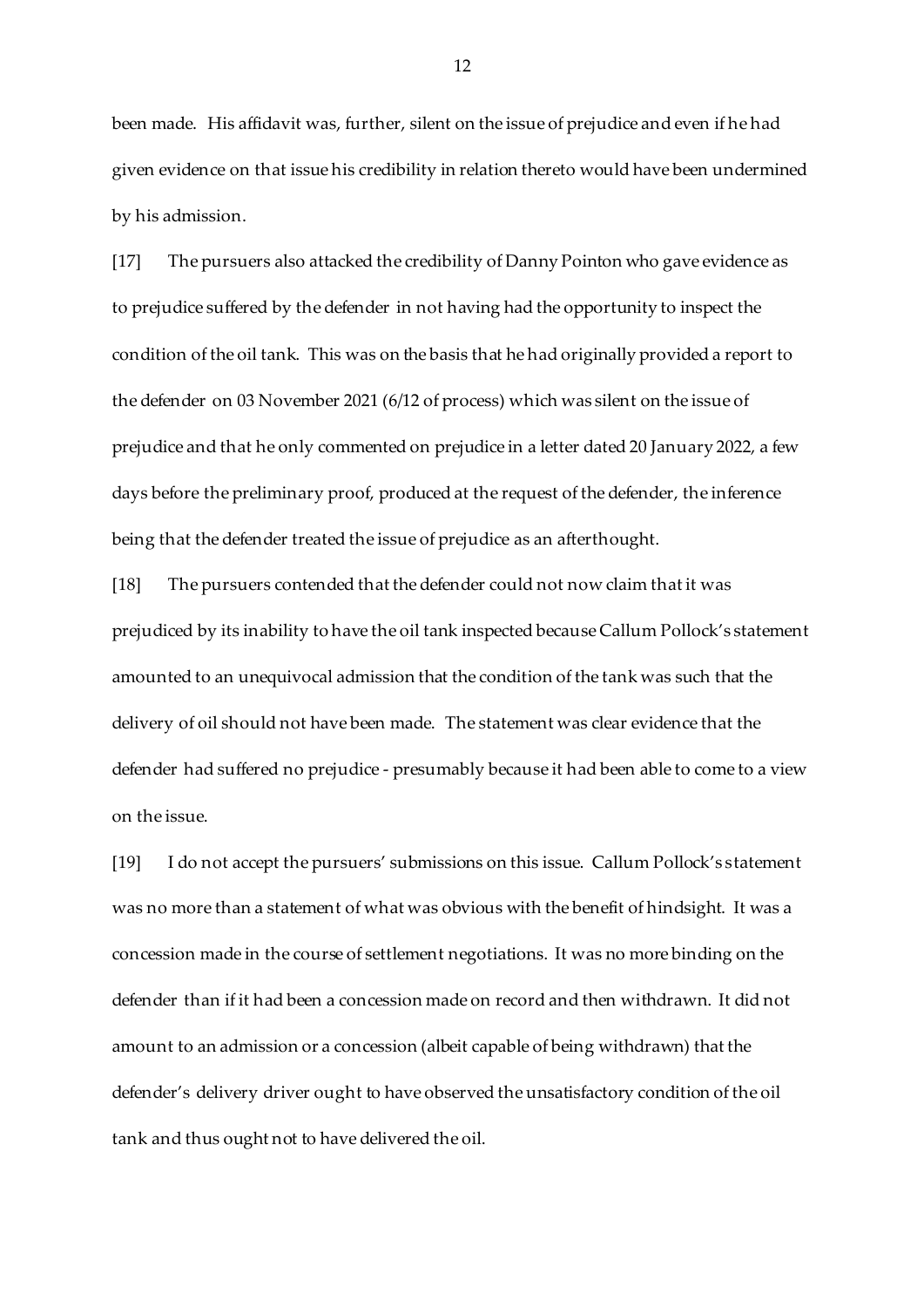[20] There is no inevitable inference to be drawn from the dates of Danny Pointon's report and letter that the defender treated the issue of prejudice as an afterthought. It is tolerably clear that the defender considered by the date of the report on 03 November 2021 that it would suffer prejudice by the leading of secondary evidence as to the condition of the oil tank - because it stated that objection in a note of proposals for further procedure lodged on 09 November 2021. In his report dated 03 November 2021 Danny Pointon stated:

"In this case, it does appear that the driver has undertaken a visual inspection and has concluded that there were no particular problems. Within the context of what a delivery driver could do, this conclusion does not appear to me to be unreasonable: without full testing, there is no way to determine the current condition of the metal tank, and the tank is only slightly rusty, based on the photographs."

The defender was clearly entitled to ask Danny Pointon to comment on the lack of opportunity to inspect the oil tank in preparation for the preliminary proof. He commented on that in his letter dated 20 January 2022. I see no reason to doubt the credibility of the evidence of Callum Pollock or Danny Pointon on the bases stated by the pursuers. I certainly do not doubt Callum Pollock's credibility on the basis that evidence that he never gave was undermined.

[21] No issues of credibility and reliability arise in respect of any other witnesses.

#### *The law on the best evidence rule*

[22] The defender referred to various cases for the law on this matter. It pointed to the following. In *Scottish and Universal Newspapers Ltd* v *Gherson's Trs*. 1987 SC 27 page 47,

Lord President Emslie said:

"From these passages I take the true rule applicable to a case such as this to be that secondary evidence of the contents of the missing records will be admitted only if it is shown that they have been destroyed or lost without fault on the part of the pursuers who had effective control of the records when the action began. A party in the position of the pursuers indeed will, according to Dickson, sec. 237, probably be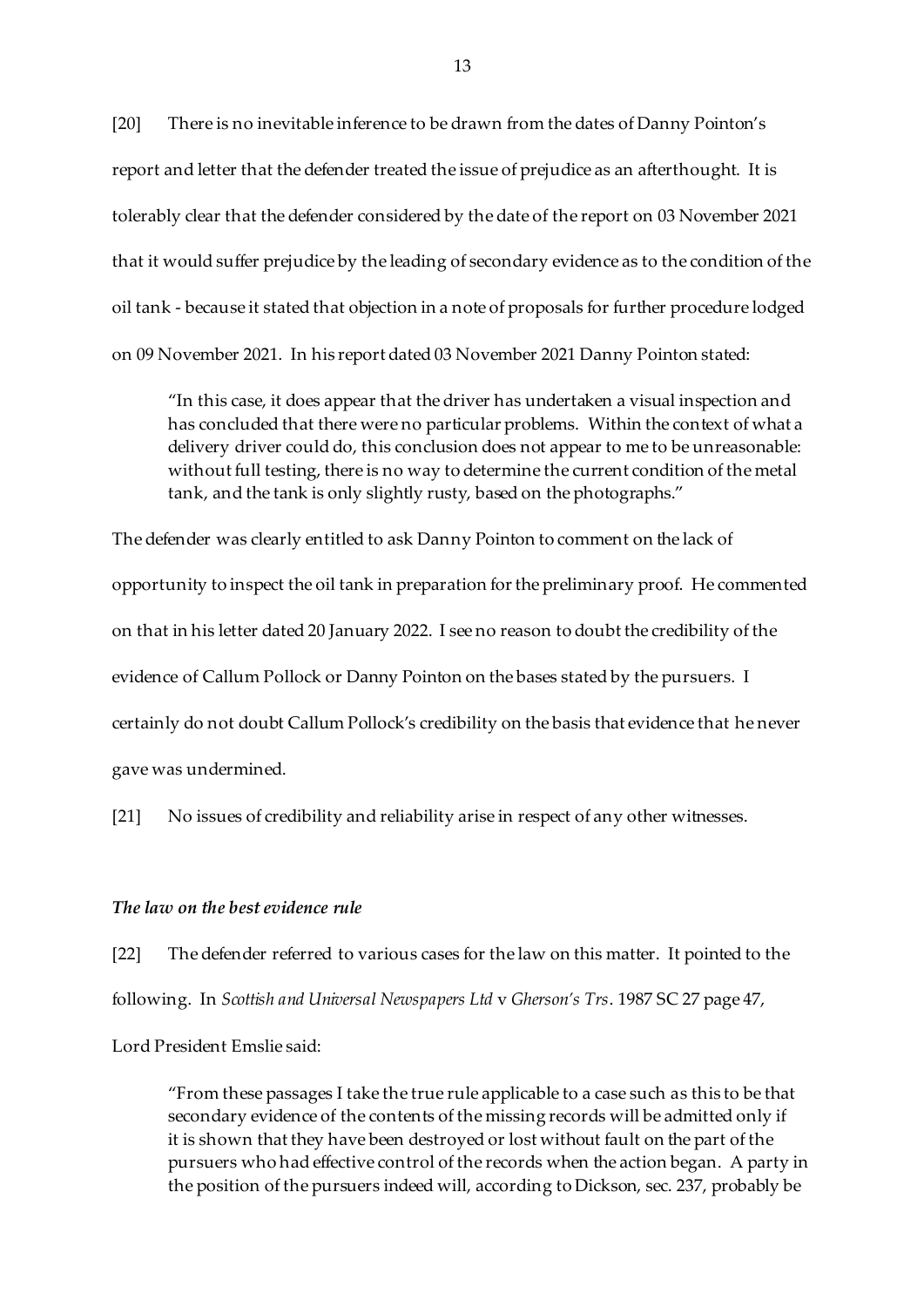required to show a special causa amissionis not attributable to any fault on his part. It must be recognised accordingly that the leading of secondary evidence to prove the contents of missing documents – a manifestly unsatisfactory expedient – is a privilege to be earned by a party in the position of the pursuers in this case. The Lord Justice Clerk (Inglis) indeed, in Clark v Clark's Trs…called it an 'extraordinary privilege'…There is no difficulty in interpreting the word 'fault' in this context. It simply means failure in a duty to take all proper steps or to use all due diligence to see that these records were preserved and remained accessible for use in the proof."

[23] At page 48 the Lord President said:

"To say… that the question of prejudice has no role to play in deciding upon the issue of secondary evidence of the content of documents is to go too far. In my opinion…it is entirely relevant in ascertaining the importance of the documents in the litigation to consider to what extent their absence will obviously prejudice the other parties. The greater the obvious prejudice which would be occasioned by the loss of the documents the more necessary will it be for the party who controls the documents to take whatever steps are required to see that they are not lost"

# And:

"the pursuers had failed to take proper and elementary steps to see that they were preserved. Upon the evidence they were not entitled, having regard to the critical importance of the records, merely to assume that they would be available when they wanted them…. (W)hen the pursuers relinquished effective control over them to their associate company…it was all the more necessary that some simple special and practicable steps were taken to ensure that these records were kept separate from all other records …and retained. No such steps of any kind were taken."

[24] In *Peacock Group Plc* v *Railston Limited* 2007 S.L.T. 269 Lord Drummond Young said at

paragraph 10:

"*Scottish and Universal Newspapers Ltd*. v *Gherson's Trustees* involved the loss of documents, but in my opinion it is clear that identical principles must apply to the loss of non-documentary productions; items of real evidence may indeed be of even more fundamental importance to proving a case than items of documentary evidence"

And at paragraph 12:

"The pipe and fittings were lodged in process at a fairly early stage in the action, but some months later they were borrowed out of process by the pursuers' agents and went missing while in the hands of the pursuers' agents. Prima facie, therefore, the pursuers' representatives were responsible for the loss, and there was no suggestion that any other person was responsible, or that the cause of the loss was something outwith the control of the pursuers or their representatives."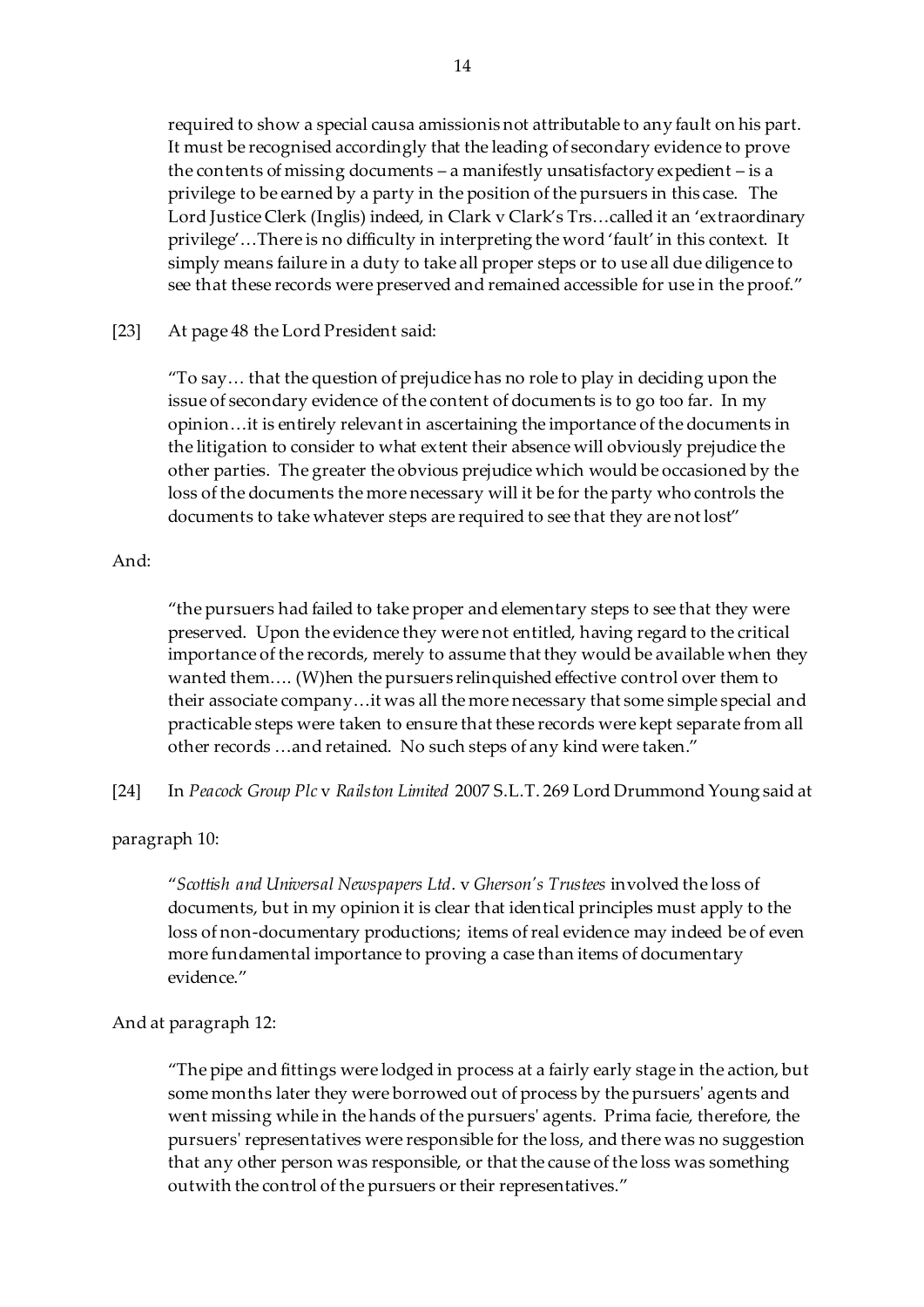[25] In *Scottish Water Business Stream Limited* v *Automatic Retailing (Scotland) Limited and* 

*Arthur McKay & Co Limited* 2014 CSOH 87 Lord Doherty said at paragraph 72:

"In my opinion the pursuers can be criticised for not taking immediate and appropriate steps to preserve the evidence. They knew they were dealing with a major incident. They knew or ought to have known that retaining the parts involved was important — Mr Topping appreciated that. At the time the non-return valve was produced it was incumbent upon them to clarify and locate the whereabouts of the other parts, and to secure their retention. Those obvious steps were not taken. Had they been it would have become apparent to them that the parts were still in their possession and control — within the machine."

[26] In light of the foregoing authorities the defender submitted that the following

principles applied to the best evidence rule:

- The leading of secondary evidence to prove the contents of missing documents is a privilege to be earned by a party seeking to rely on the secondary evidence.
- Secondary evidence as to the contents of documents will be admitted only if it is shown that the documents have been destroyed or lost without fault on the part of that party who had effective control of the records.
- The party seeking to rely on the secondary evidence requires to show a special *causa amissionis* not attributable to any fault on his part.
- "Fault" in this context simply means failure in a duty to take all proper steps or to use all due diligence to see that the records are preserved and remain accessible for use in the proof
- It is entirely relevant in ascertaining the importance of documents in a litigation to consider to what extent their absence will obviously prejudice the other parties. The greater the obvious prejudice which would be occasioned by the loss of the documents the more necessary will it be for the party who controls the documents to take whatever steps are required to see that they are not lost.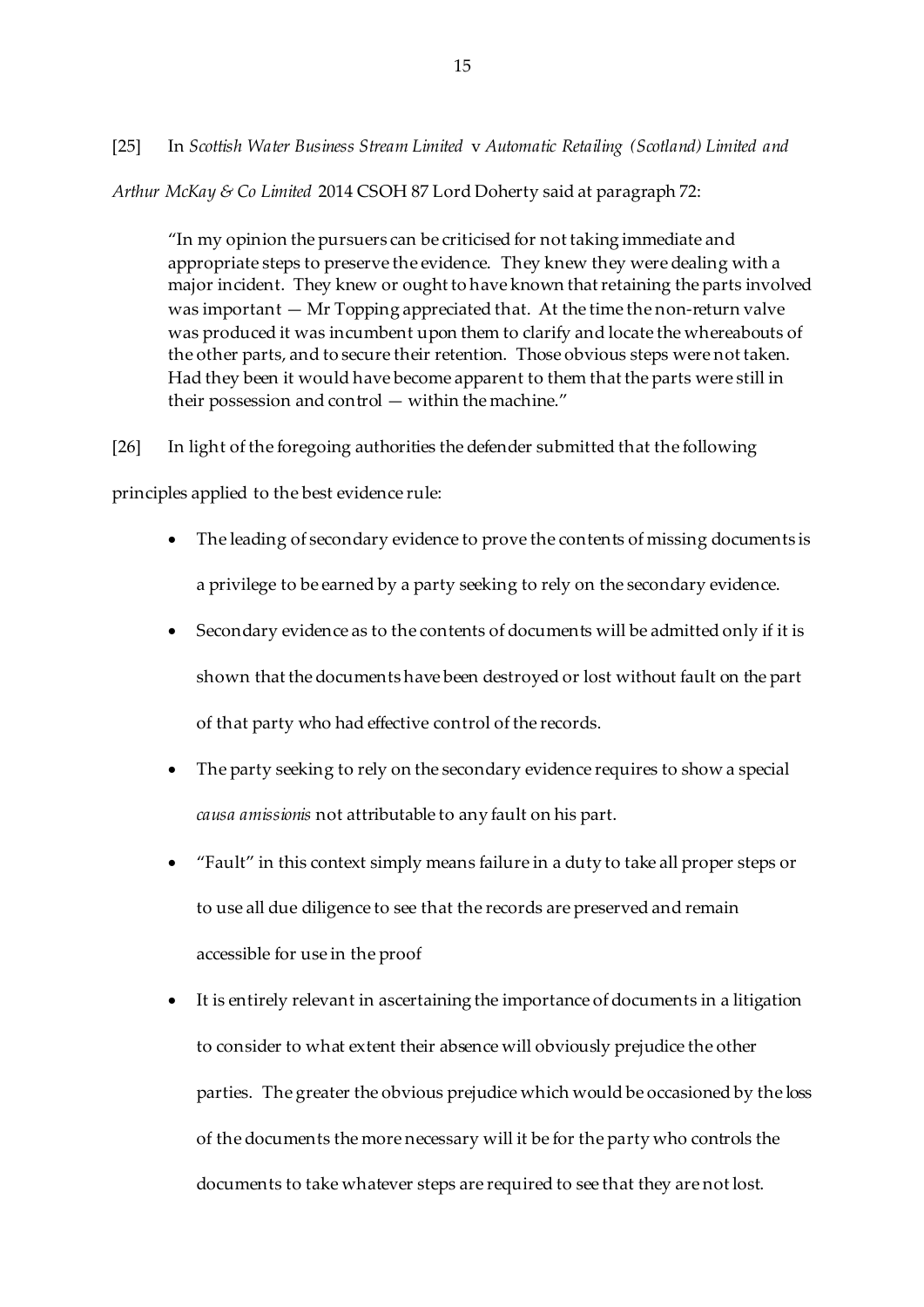- The same principles as apply to documents fall to be applied where items of real evidence are no longer available.
- No distinction falls to be drawn where the loss of primary evidence is caused by a representative of the party seeking to found upon it rather than the party themselves.
- The duty to preserve the evidence arises once it is known that there is an incident and that the evidence is important to its resolution.

[27] I find the defender's submissions on the law to be persuasive and I accept them in preference to the pursuers' submissions where they diverge. For example, I do not accept the pursuers' assertion that they would be free to lead secondary evidence about the condition of the oil tank because the tank had been disposed of by the time that this action was raised and that secondary evidence is, therefore, the best attainable evidence that the pursuers can produce.

[28] I also do not accept the pursuers' assertion that photographs of the real thing, as in this case, can be equated with photocopies of documents in respect of which in the case of P*romontoria (Henrico) Ltd* v *Friel* 2020 S.C. 230 at paragraph [44] Lord Ericht commented that it was difficult to envisage that the decision in *Scottish and Universal Newspapers* would have been the same if it had been made in the modern era had photocopies of the documents been available. In the case of photocopied documents nothing turns on the look and feel of the words and figures. So long as the photocopies represent the actual words and figures and their layout that is all that is required. Not so with real objects such as the oil tank in this case where the look, feel and texture of the item could be of critical importance in determining its condition and whether a delivery driver ought to have observed that the tank was not in a fit condition to receive a delivery of oil.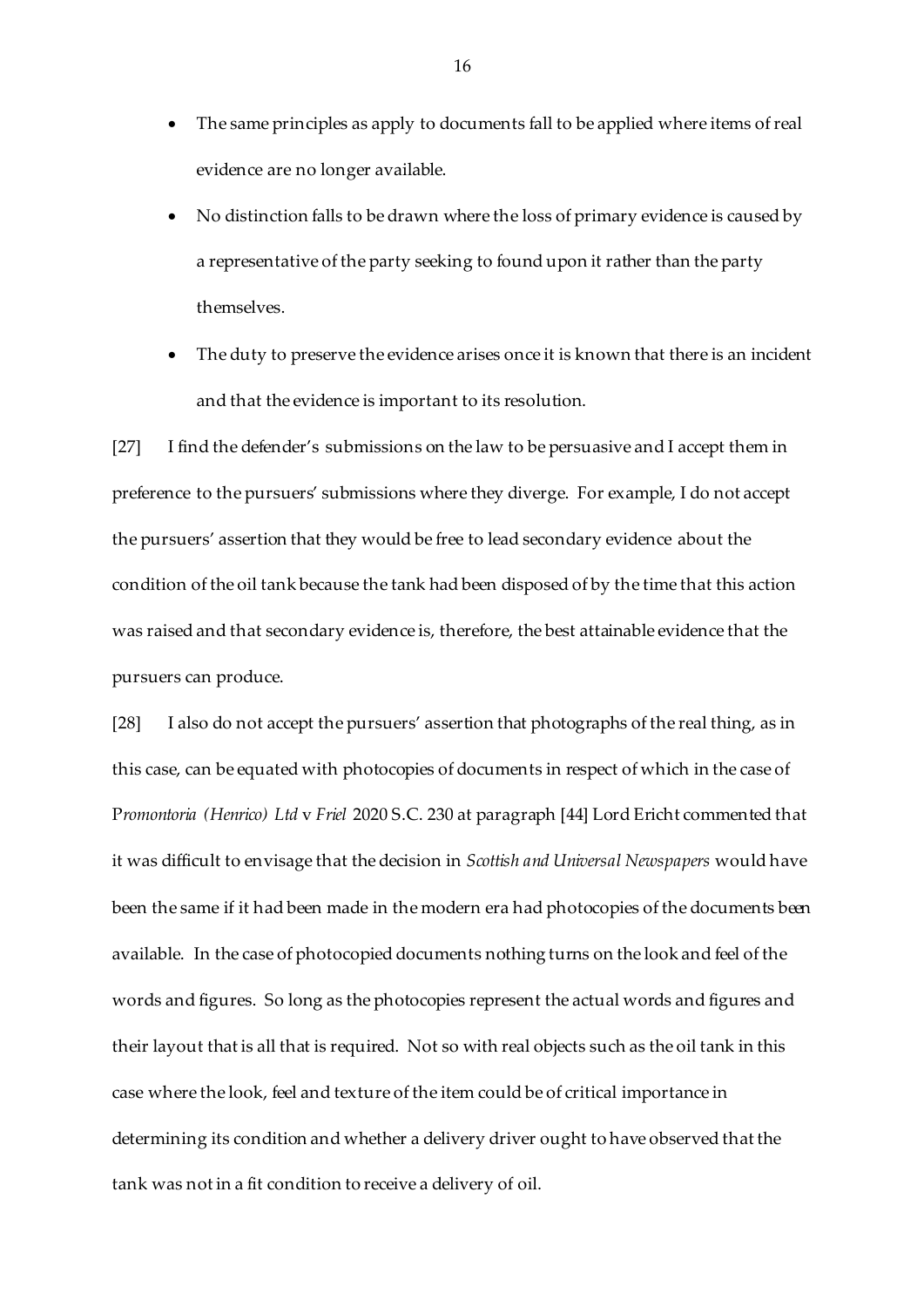[29] As was suggested by Lord Drummond Young in *Peacock Group PLC* v *Railston Ltd*  what might have made a difference in this case would have been if an expert instructed by the defender had had an opportunity to examine the oil tank before it was disposed of. But, just as in the *Peacock* case that did not happen here and the defender cannot be said to be in any way at fault for not examining the oil tank.

## *Application of the law to the facts*

[30] It is an irresistible inference from the facts agreed in the joint minute that the fault for the oil tank now being unavailable must lie at the door of the pursuers. The tank was under the control of those who were instructed by the pursuers' insurers. Although there was no evidence led on the point and hence no finding in fact I think that it is clear and that parties accept that the insurers are the real pursuers in this action in subrogation for Mr and Mrs Tollerton for the vast bulk of the sum sued for.

[31] It is nothing to the point that the tank might have been disposed of unintentionally due to some miscommunication or other. The insurers, for whose actings the pursuers must take responsibility, knew the importance of being able to establish the condition of the tank, otherwise they would not have instructed their own expert to examine it and to provide a report. That report can only have been commissioned with a view to the raising of these proceedings. The insurers had a duty to preserve the tank so that it would be available as evidence in these proceedings. They failed in that duty. They failed to take all necessary steps to ensure that it was preserved. There ought to have seen to it that there was no miscommunication about its disposal. There was no reason for the tank to be disposed of but had its disposal been necessary the insurers ought to have ensured that the defender at least had the opportunity to examine it beforehand.